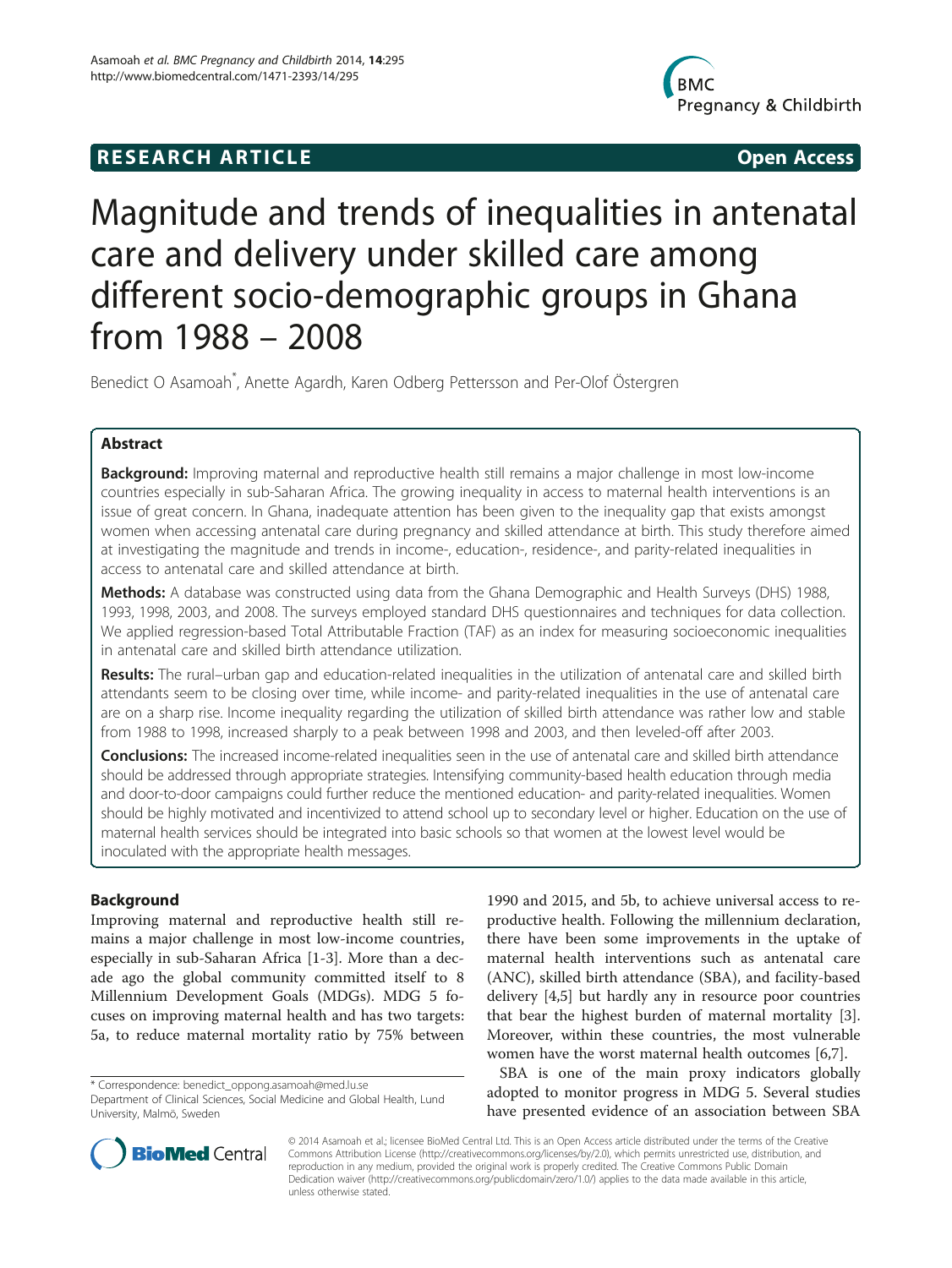utilization during childbirth and reduction in maternal mortality [\[8-11](#page-12-0)]. The definition of a SBA has evolved over the years. In 2004, the WHO, International Confederation of Midwives (ICM) and the International Federation of Gynecology and Obstetrics (FIGO) refined the definition of a SBA as "an accredited health professional – such as a midwife, doctor or nurse – who has been trained to proficiency in the skills needed to manage normal (uncomplicated) pregnancies, childbirth and the immediate postnatal period, and in the identification, management and referral of complications in women and newborns" [[12\]](#page-12-0). The above definition developed due to the realisation that diverse groups of health care professionals with country-specific titles could provide the skills and competencies expected of a SBA [\[13-15](#page-12-0)].

The use of SBA during childbirth is almost universal in high income countries, but lags behind in most lowincome settings in sub-Saharan Africa [[16](#page-12-0)], despite it being an indisputable benefit [[17,18](#page-12-0)]. The unavailability of maternal health care services generally accounts for the low use of skilled care during childbirth [[19](#page-12-0)]. However, even in settings where these services are available, women with low socio-economic status, minimal education, and with residence in rural areas fail to access them. Reasons for this include high direct and indirect costs of healthcare, lack of transportation, long distances to health facilities, inadequate information about services provided, and negative past experiences with health care providers [[19](#page-12-0)-[21](#page-12-0)]. Socio-cultural vulnerabilities also play a role in inhibiting women's use of skilled care at birth. For example, some women place a high value on home birth and fear they will lose social status, confidentiality, and control over the birth process with assisted delivery [\[21](#page-12-0)]. In some instances, the decision to deliver at a facility is not up to the woman but is made by husbands, mother-inlaws, community heads, soothsayers or traditional healers [[22,23\]](#page-12-0). Many women prefer and seek to give birth under conditions where they feel safe, protected and secure [\[24](#page-12-0)-[26\]](#page-12-0).

ANC is one of the factors that tend to promote delivery with a skilled health professional [[27](#page-12-0),[28](#page-12-0)]. In most low-income countries, women may attend at least one ANC visit during pregnancy [\[29](#page-12-0)], but fail to adhere [[30](#page-12-0)] to the WHO recommendation of at least four ANC visits for a given pregnancy [[31](#page-12-0),[32](#page-12-0)].

The growing inequality in access to health care and in health outcomes is an issue of concern as countries strive to improve maternal health. SBA utilization is one of the indicators that have been selected by the WHO Equity Analysis Group because of its relevance to health services and health system strength [[33](#page-12-0)]. A recent study conducted in 54 low-income countries in which 12 maternal, newborn, and child health interventions were analyzed, found SBA coverage to be the least equitable

one, followed by completing four or more ANC visits [[30\]](#page-12-0). The same study found that countries with similar levels of overall SBA coverage often had very different results in regard to the distribution of these interventions by wealth quintiles [[30\]](#page-12-0).

Utilization of ANC and SBA is very low in Ghana. The proportion of births attended by SBAs was 57% in 2008 [[34](#page-12-0)], far below the UN minimum target of 80% in 2005, 85% in 2010, and 90% in 2015. Moreover, differences exist in uptake and quality of these services within the country [[35,36](#page-12-0)]. Also, more attention has been focused on attaining set international targets in ANC and SBA coverage, but inadequate attention has been given to the inequality gap that exists in women who access the services.

Inequalities in health vary with time, place and by specific health indicators [\[30](#page-12-0)]. Whereas aggregate measures of health inequality could be used in certain instances, such as for global monitoring, they are less useful at the country level in guiding decisions on policy and interventions than are single indicators [\[30\]](#page-12-0). The magnitude of and trends in inequality regarding SBA coverage and adequate ANC utilization in Ghana has not yet been studied. With the socio-demographic disparities that exist in Ghana, especially in education, income, and rural/urban residence status, it is essential to investigate the trend in social disparities and how these have translated into inequalities in accessing adequate ANC and SBA. This study therefore aimed at investigating the magnitude of and trends in income-, education-, residence-, and parity-related inequalities in accessing adequate ANC and skilled care at birth.

#### **Methods**

#### Data collection

A database was constructed using data from the Ghana Demographic and Health Survey of 1988 [\[37](#page-12-0)], 1993 [\[38](#page-12-0)], 1998 [[39](#page-12-0)], 2003 [[40\]](#page-12-0), and 2008 [\[34](#page-12-0)], which employed standard DHS questionnaires and techniques for data collection [\[34,37](#page-12-0)-[40\]](#page-12-0). All participants were interviewed using the Women's Questionnaire. Eligible women were defined as women aged 15 to 49 who stayed in a selected household the night before the interview, whether or not they were usual residents in the household. The Women's Questionnaire was used to collect information on the following topics: respondent's background characteristics; reproductive history; contraceptive knowledge and use; antenatal, delivery and postnatal care; infant feeding practices; child immunization and health; marriage; fertility preferences and attitudes about family planning; husband's background characteristics; women's work; knowledge of STDs including HIV/AIDS; and anthropometric measurements of children and mothers. The actual study analysed antenatal and delivery experiences of women with at least one previous birth experience in the last 3 to 5 years prior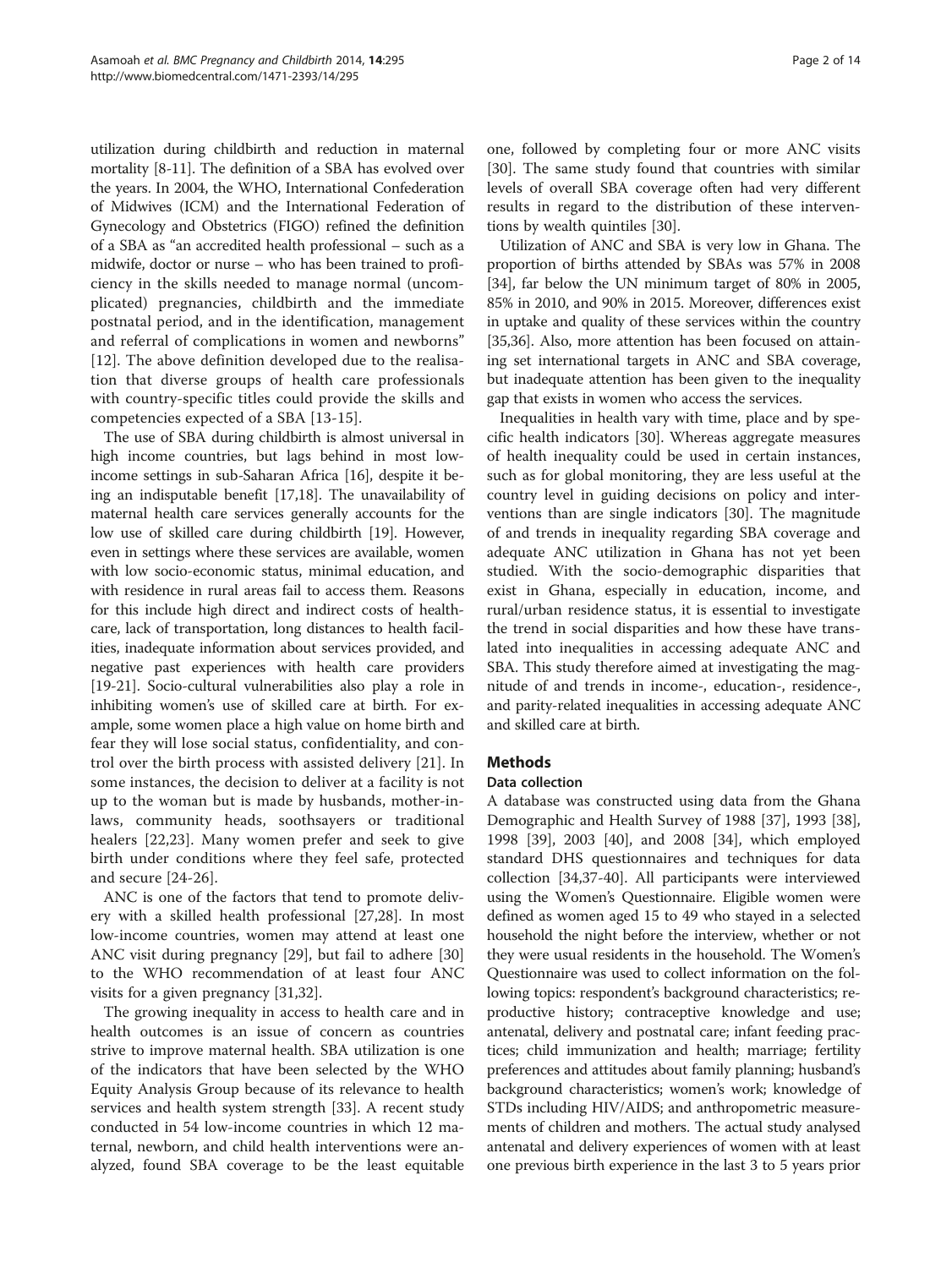to the surveys. Response rates for the Women's Questionnaire were between 96% and 99% over the study years. Response rates on questions related to the use of ANC varied from 95.6 to 98.7% and that of SBA from 99.6 to 99.8%.

## Definition of variables

#### Dependent variables

Two outcome variables were used to assess trends in pregnancy or birth experiences, namely, number of antenatal care visits and skilled attendance at birth. The maternity history contained up to six entries relating to births in the last three to five years, depending on the year of survey. For women with multiple birth experiences, the last birth experience was analysed in this study.

- 1. Antenatal care visits. ANC visits were accessed using two variables: a) no ANC visit or at least one visit, and b) less than four ANC visits or at least four visits.
- 2. Skilled attendance at birth. This variable was generated from response to the question that assessed "the type of person that assisted in the delivery of the child". Responses were dichotomized as a) women who had skilled attendance at birth from a doctor, nurse, or midwife), and b) those who had no skilled attendance at birth. Auxiliary health staff and health assistants included in the 2008 survey were not considered as SBAs.

## Independent variables

The independent variables used in this study were as follows:

- 1. Maternal age. This variable was categorized into three age groups (below 25, 25–34 and 35 or above)
- 2. Educational level. This was classified into four categories:
	- a. Never attended school (women who confirmed having no formal education)
	- b. Basic education (women with some level of formal education not exceeding 9 years, including those with primary, middle school, or lower secondary school education)
	- c. Senior high school (women with 12 years of formal education or whose education ended at the upper secondary school level). Those who completed 12 years of basic and secondary education and had some extra years of education, but did not complete tertiary level education, were also included in this category.
	- d. Tertiary or higher education (women who completed at least 15 years of formal education, including those with college, polytechnic, or university level studies).
- 3. Residence. Residence was coded as either urban or rural
- 4. Current marital status. Current marital status was classified in two categories:
	- a. Single (women who had never married, were separated, divorced, or widowed at the time of the interview)
	- b. Married (women who were married or living with a partner at the time of the interview)
- 5. Income level. Income level was calculated based on the yearly earnings of the respondents. This variable was originally categorized into five quintiles (poorest, poorer, middle, richer, richest) according to the Ghana Demographic and Health Survey. Income quintiles were later ranked into three groups: low income (poorest and poorer), average income (middle) and high income (richer and richest) using the fractional rank function in SPSS.
- 6. Parity. This variable was coded from a question that assessed the number of children a woman had ever given birth to. Responses were grouped as nulliparous (zero births prior to the current pregnancy), para 1 to 3 (1 to 3 births) and para 4 + (4 or more births).

## Statistical methods and analysis Measures of inequality

In this study, we applied regression-based Total Attributable Fraction (TAF) [[41\]](#page-12-0), which we consider a robust index for measuring inequalities in health. The IBM software SPSS Statistics 20 and Microsoft Excel were used for analysis. The independent variables included in the logistic regression model were selected based on the aim of our study, and the importance of the covariates to our chosen outcomes based on a review of previous literature. Our main exposure variables (education, residence, income, and parity) were chosen so as to produce a model that is stable enough and has relevant policy implications. Therefore, variables with unstable characteristics in the Ghanaian context such as religion and ethnicity were not included. Also, other covariates with the mentioned characteristics were tested in a univariate analysis to see if they were at least moderately associated with the outcome.

Total Attributable Fraction (TAF) TAF represents the proportion of the outcome that would not exist if all women had had the same prevalence as those with the highest socioeconomic status, the assumption being that there is a causal pathway between socioeconomic status and the outcome variable. The attributable fraction was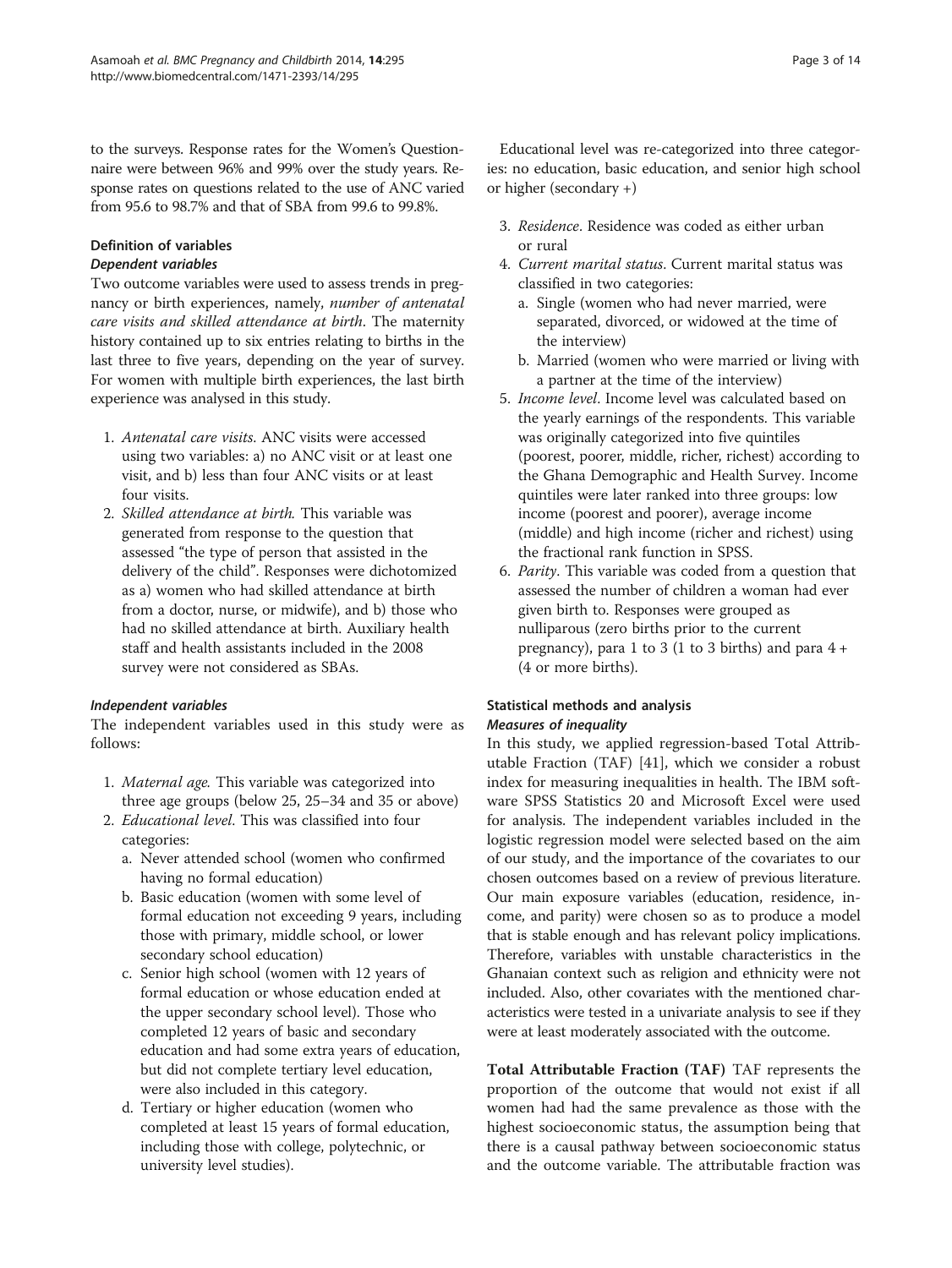calculated using the formula  $AF = (OR - 1)/OR$ , where OR is the adjusted odds ratio by logistic regression analysis. TAF was calculated as follows:  $TAF = \sum (sTAF) = \sum AF_i^*P_i$ , where  $AF_i$  is the attributable fraction for the outcome variable for a specific stratum, and  $P_i$  represents the proportion of all cases that fall within this stratum. The Product of  $AF_i$  and  $P_i$  represents the stratum-specific Total Attributable Fraction (sTAF), and  $\Sigma$  (sTAF) indicates the summation of all the strata-specific calculations, referred to as the overall TAF. For those with the highest level of education, the AF and sTAF are by definition zero. DHS sampling design uses clustered sampling, which includes both over-sampling and under-sampling. In regions with small populations, over-sampling is done to ensure that there is a large enough sample to be representative, while undersampling is done in regions with large populations as a means of saving cost. Initial sample weights are produced using the sample selection probabilities of each household, and response rates for the households and the individuals. The initial weights are then standardized by dividing each weight by the average of the initial weights (equal to the sum of the initial weight divided by the sum of the number of cases). This ensures that the sum of the standardized weights equals the sum of the cases over the entire sample. Therefore, all analysis were conducted with sample-weighted data to correct for the over-sampling, the under-sampling, and the different response rates to the survey in different regions. Further adjustments were made for the clustering at the individual and household levels.

#### Results

Table [1](#page-4-0) shows the characteristics of the study sample. The number of respondents totaled 2716 in 1988, 1980 in 1993, 2376 in 1998, 2777 in 2003, and 2147 in 2008. The majority of participants were within 25–34 years, had basic education, resided in rural areas and were married. For one fifth of the respondents, it was their first birth experience while the majority had more than one birth experience (para 1 to 3: 44–50% and para 4 +: 28–36% between 1988 and 2008). From 1993 to 2008, the proportion of women with at least one ANC visit increased from 87.1% to 96.1%, those with at least four visits increased from 60.1% to 78.7%, while the proportion of births attended by skilled health professionals increased from 43.8% to 54.0% within the same period.

Table [2](#page-5-0) presents the prevalence of women with less than four ANC visits and those who had no skilled care at birth according to their socioeconomic characteristics, from 1988 to 2008. There was a general reduction in the prevalence of women who had less than four ANC visits during their last pregnancy, and those who had no skilled attendance at birth within the different socioeconomic groups. From 1993 to 2008, the utilization of ANC increased

dramatically among women residing in rural areas (prevalence difference, 21.5%), those with no education (prevalence difference, 25.7%), and those who had only basic level education (prevalence difference, 13.9%), compared to those with urban residency and secondary or higher education. Within the income levels, increased utilization of ANC was mostly attributed to high-income women. The prevalence of four or more antenatal care visits increased comparably across all parity groups (prevalence differences between 1993 and 2008: nulliparous 17.6%, para 1 to 3 19.7%, para  $4 + 17.2$ %). The increased utilization of ANC seen in the socioeconomic groups did not reflect in the use of SBA within those groups. The utilization of SBA increased mainly in women with urban residence, high education, high income, and low parity.

Table [3](#page-6-0) gives the adjusted odds ratios and 95% confidence intervals for having less than four antenatal visits and lack of skilled attendant at birth, from 1988 to 2008. A significant positive association was seen between women who attended less than four antenatal care visits and those who had rural residence, low education, low income, and high parity through out the study period. There was a declining trend in the odds of having less than four antenatal visits for women of rural background (OR adjusted 3.5 in 1993, 2.3 in 1998, 2.4 in 2003 and 1.5 in 2008), no education (OR adjusted 10.4 in 1993, 10.7 in 1998, 4.4 in 2003, 2.2 in 2008), and basic level education (OR adjusted 4.4 in 1993, 5.5 in 1998, 2.6 in 2003, 1.5 in 2008). The reverse occurred in low income and high parity women (OR adjusted (Para 1–3) 1.1 in 1993, 1.5 in 1998, 1.3 in 2003, 1.8 in 2008, and OR adjusted (Para 4+) 1.3 in 1993, 2.0 in 1998, 2.3 in 2003, 3.5 in 2008) within the same period. We also observed a significant positive association between lack of skilled attendant at birth and having rural residence status (OR adjusted 4.4 in 1988, 8.3 in 1993, 4.3 in 1998, 3.0 in 2003, 2.4 in 2008), no education (OR adjusted 5.1 in 1988, 6.7 in 1993, 6.7 in 1998, 6.3 in 2003, 3.8 in 2008), up to basic level education (OR adjusted 2.2 in 1988, 2.2 in 1993, 2.6 in 1998, 3.2 in 2003, 1.9 in 2008), low income, and high parity from 1988 to 2008.

Residence- and education-related inequality (measured by means of TAF) in utilization of ANC (at least one and at least four visits) declined remarkably from 1993 to 2008, while income- and parity-related inequalities in the same outcome increased (Table [4,](#page-7-0) Figures [1](#page-9-0) and [2\)](#page-9-0). The residence-related inequality in attending at least one ANC visit was 0.68 in 1993, 0.47 in 1998, 0.59 in 2003 and 0.39 in 2008, whereas that of the recommended minimum, of four visits, declined from 0.62 in 1993 to 0.50 in 1998, 0.52 in 2003, and 0.28 in 2008. TAF for education-related inequality in having at least four ANC visits was 0.84 in 1993, 0.85 in 1998, 0.70 in 2003, and 0.44 in 2008. However, TAF regarding income-related inequality in attending at least four ANC visits increased from 0.22 in 1998 to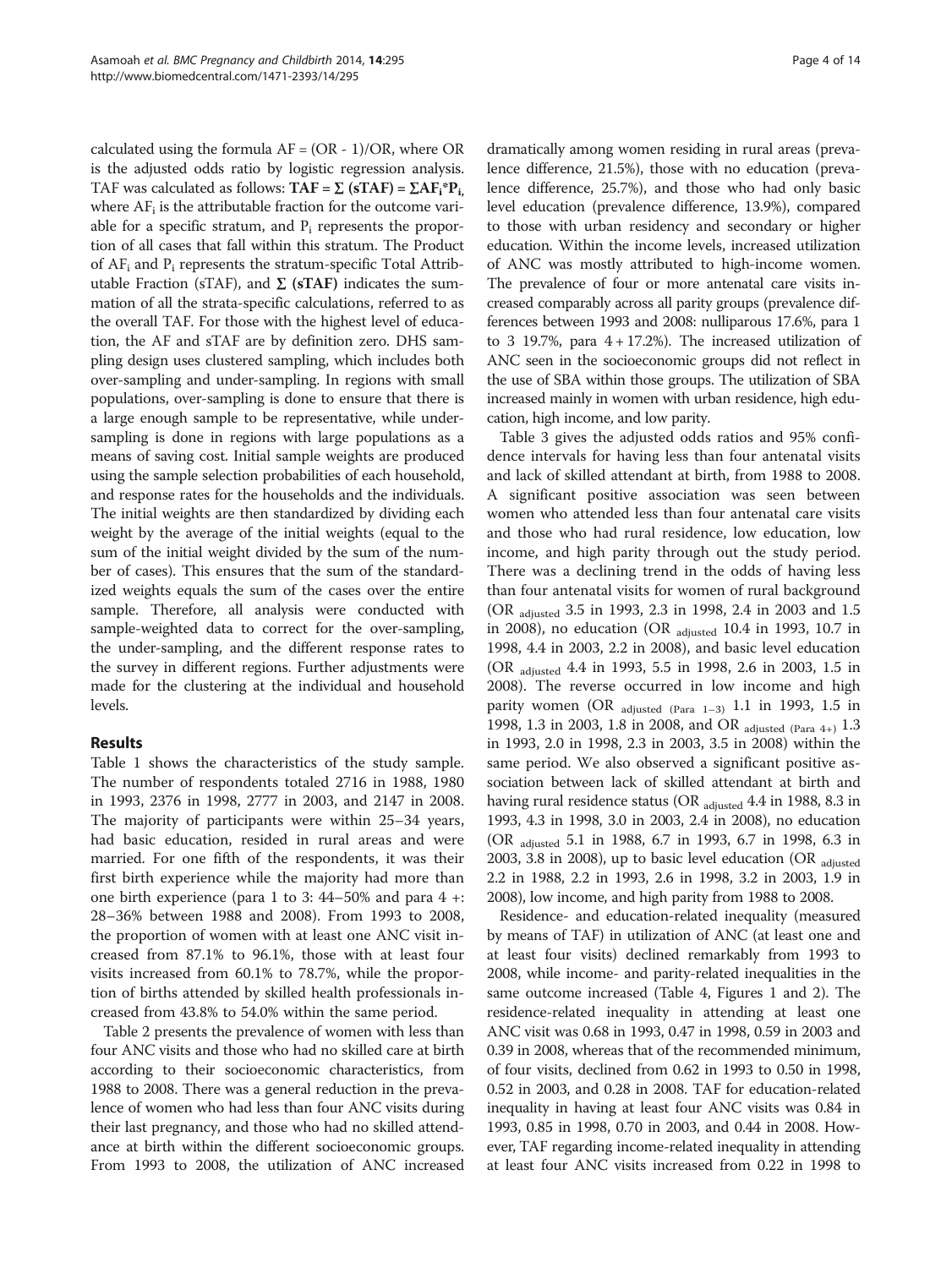|                                 | Year         |             |             |             |                   |  |  |
|---------------------------------|--------------|-------------|-------------|-------------|-------------------|--|--|
|                                 | 1988         | 1993        | 1998        | 2003        | 2008              |  |  |
| Age                             |              |             |             |             |                   |  |  |
| $<$ 25                          | 763 (28.1)   | 600 (30.3)  | 617 (26.0)  | 649 (23.4)  | 518 (24.1)        |  |  |
| 25-34                           | 1249 (46.0)  | 957 (48.3)  | 1055 (44.4) | 1288 (46.4) | 985 (45.9)        |  |  |
| $35+$                           | 704 (25.9)   | 423 (21.4)  | 704 (29.6)  | 840 (30.2)  | 644 (30.0)        |  |  |
| Total                           | 2716 (100)   | 1980 (100)  | 2376 (100)  | 2777 (100)  | 2147 (100)        |  |  |
| Residence                       |              |             |             |             |                   |  |  |
| Urban                           | 771 (28.4)   | 567 (28.6)  | 555 (23.4)  | 817 (29.4)  | 763 (35.5)        |  |  |
| Rural                           | 1945 (71.6)  | 1413 (71.4) | 1821 (76.6) | 1960 (70.6) | 1384              |  |  |
| Total                           | 2716 (100)   | 1980 (100)  | 2376 (100)  | 2777 (100)  | (64.5) 2147 (100) |  |  |
| Highest educational level       |              |             |             |             |                   |  |  |
| No education                    | 1197 (44.1)  | 795 (40.2)  | 1062 (44.7) | 1272 (45.8) | 774 (36.1)        |  |  |
| Basic education                 | 1376 (50.7)  | 1072 (54.1) | 1177 (49.5) | 1361 (49.0) | 1180 (55.0)       |  |  |
| Secondary                       | 126 (4.6)    | 98 (4.9)    | 113 (4.8)   | 113(4.1)    | 143(6.7)          |  |  |
| Higher                          | 17(0.6)      | 15(0.8)     | 24(1.0)     | 31(1.1)     | 48 (2.2)          |  |  |
| Total                           | 2716 (100)   | 1980 (100)  | 2376 (100)  | 2777 (100)  | 2145 (100)        |  |  |
| Missing                         | $\circ$      | $\mathbf 0$ | $\mathbb O$ | 0           | $\overline{2}$    |  |  |
| <b>Marital status</b>           |              |             |             |             |                   |  |  |
| Married                         | 2396 (88.2)  | 1807 (91.3) | 2109 (88.8) | 2509 (90.3) | 1907 (88.8)       |  |  |
| Single                          | 319 (11.7)   | 173 (8.7)   | 267 (11.2)  | 268 (9.7)   | 240 (11.2)        |  |  |
| Total                           | 2715 (100)   | 1980 (100)  | 2376 (100)  | 2777 (100)  | 2147 (100)        |  |  |
| Missing                         | $\mathbf{1}$ | $\circ$     | $\mathbb O$ | 0           | $\mathbf 0$       |  |  |
| Income level                    |              |             |             |             |                   |  |  |
| Low income                      | 595 (40.7)   | No data     | 772 (44.0)  | 1482 (53.4) | 1107 (51.6)       |  |  |
| Average income                  | 320 (21.9)   |             | 364 (20.8)  | 503 (18.1)  | 375 (17.5)        |  |  |
| High income                     | 547 (37.4)   |             | 618 (35.2)  | 792 (28.5)  | 665 (31.0)        |  |  |
| Total                           | 1462 (100)   |             | 1754 (100)  | 2777 (100)  | 2147 (100)        |  |  |
| Missing                         | 1254         |             | 622         | 0           | $\mathbf 0$       |  |  |
| <b>Parity</b>                   |              |             |             |             |                   |  |  |
| Nulliparous                     | 515 (19.0)   | 400 (20.2)  | 512 (21.5)  | 578 (20.8)) | 457 (21.3)        |  |  |
| Para 1-3                        | 1206 (44.4)  | 7996 (50.3) | 1107 (46.6) | 1288 (46.4) | 1089 (50.7)       |  |  |
| Para 4+                         | 995 (36.6)   | 584 (29.5)  | 757 (31.9)  | 911 (32.8)  | 601 (28.0)        |  |  |
| Total                           | 2716 (100)   | 1980 (100)  | 2376 (100)  | 2777 (100)  | 2147 (100)        |  |  |
| Less than one antenatal visit   |              |             |             |             |                   |  |  |
| No                              | No data      | 1702 (87.1) | 2070 (88.8) | 2445 (92.1) | 1995 (96.1)       |  |  |
| Yes                             |              | 253 (12.9)  | 261 (11.2)  | 211 (7.9)   | 82 (3.9)          |  |  |
| Total                           |              | 1955 (100)  | 2331 (100)  | 2656 (100)  | 2077 (100)        |  |  |
| Missing                         |              | 25          | 45          | 121         | 70                |  |  |
| Less than four antenatal visits |              |             |             |             |                   |  |  |
| No                              | No data      | 1174 (60.1) | 1502 (64.4) | 1881 (70.6) | 1644 (78.7)       |  |  |
| Yes                             |              | 781 (39.9)  | 829 (35.6)  | 782 (29.4)  | 444 (21.3)        |  |  |
| Total                           |              | 1955 (100)  | 2331 (100)  | 2663 (100)  | 2088 (100)        |  |  |
| Missing                         |              | 25          | 45          | 114         | 59                |  |  |

#### <span id="page-4-0"></span>Table 1 Socio-demographic characteristics, antenatal care, delivery under skilled care and valid percent (%) among Ghanaian women 15–49 years with birth history from 1988 to 2008 presented in 5 years intervals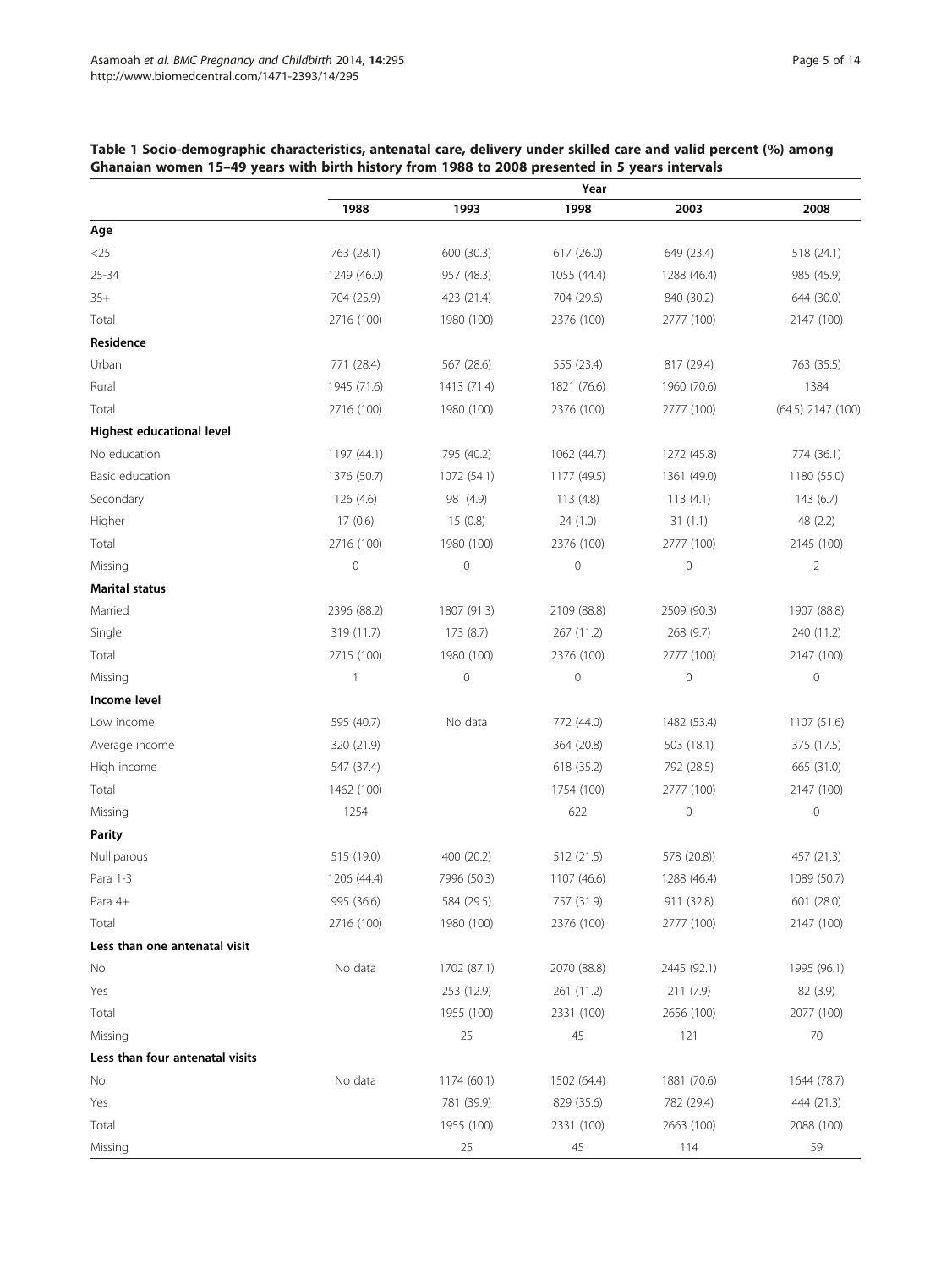| Lack of skilled attendant at birth |             |            |             |             |             |
|------------------------------------|-------------|------------|-------------|-------------|-------------|
| <b>No</b>                          | 1120 (41.4) | 866 (43.8) | 989 (41.7)  | 1238 (44.8) | 1157 (54.0) |
| Yes                                | 1583 (58.6) | 1112(56.2) | 1382 (58.3) | 1527 (55.2) | 987 (46.0)  |
| Total                              | 2703 (100)  | 1978 (100) | 2371 (100)  | 2765 (100)  | 2144 (100)  |
| Missing                            | 13          |            |             | 12          |             |

<span id="page-5-0"></span>Table 1 Socio-demographic characteristics, antenatal care, delivery under skilled care and valid percent (%) among Ghanaian women 15–49 years with birth history from 1988 to 2008 presented in 5 years intervals (Continued)

0.51 in 2003, and 0.62 in 2008, similar to parity-related inequality in the same outcome (TAF = 0.12 in 1993, 0.34 in 1998, 0.33 in 2003, and 0.47 in 2008). The increased utilization of ANC by women with low level of education and those who had rural residence status did not directly translate into utilization of SBA as would be expected (Residence-related TAF<sub>1988-2008</sub>: were 0.66 in 1988, 0.80 in 1993. 0.70 in 1998, 0.59 in 2003, 0.50 in 2008, and education–related TAF<sub>1988–2008</sub>: 0.67 in 1988, 0.70 in 1993, 0.75 in 1998, 0.75 in 2003, and 0.60 in 2008). Parity-related inequality in the utilization of SBA showed an upward trend from 1988 to 1998, where it peaked, and began to decline from 1998 to 2008 (Parity–related TAF: 0.32 in 1988, 0.39 in 1993, 0.49 in 1998, 0.44 in 2003, and 0.36 in 2008) (Table [4,](#page-7-0) Figures [3](#page-9-0) and [4](#page-9-0)). Income-related inequality in the utilization of SBA remained steady from 1988 to 1998,

increased sharply from 1998 to 2003, and then remained stable between 2003 and 2008 (Income–related TAF: 0.24 in 1988, 0.22 in 1998, 0.68 in 2003, and 0.66 in 2008) (Table [4](#page-7-0), Figures [3](#page-9-0) and [4\)](#page-9-0). The sharp increase in income disparities recorded between 1998 and 2003 was attributable to women in both the low income  $(sTAF<sub>1998, 2003</sub> =$ 0.20, 0.57 respectively), and average income  $(STAF<sub>1998</sub>)$  $_{2003}$  = 0.02, 0.11 respectively) strata, whereas, from 2003 to 2008, only low income women recorded an increase, though slightly  $(sTAF<sub>2008</sub> = 0.59$  for low income women and  $sTAF_{2008} = 0.07$  for average income women).

#### **Discussion**

The key and most salient finding of this study is that the rural/urban gap, as well as educational inequalities in the utilization of ANC and SBA seem to be closing over

|                           | Less than four antenatal visits |            |            | Lack of skilled attendant at birth |             |             |             |             |            |
|---------------------------|---------------------------------|------------|------------|------------------------------------|-------------|-------------|-------------|-------------|------------|
|                           | 1993                            | 1998       | 2003       | 2008                               | 1988        | 1993        | 1998        | 2003        | 2008       |
|                           | n(%)                            | n(%)       | n(%)       | n(%)                               | n(%)        | n(%)        | n (%)       | n(%)        | n(%)       |
| Residence                 |                                 |            |            |                                    |             |             |             |             |            |
| Urban                     | 94 (16.9)                       | 97 (18.2)  | 91 (11.8)  | 73 (9.8)                           | 219 (28.6)  | 105 (18.6)  | 128(23.1)   | 160 (19.6)  | 138 (18.1) |
| Rural                     | 687 (49.1)                      | 732 (40.7) | 691 (36.5) | 371 (27.6)                         | 1364 (70.4) | 1007 (71.3) | 1254 (69.0) | 1367 (70.1) | 849 (61.5) |
| Total                     | 781                             | 829        | 782        | 444                                | 1583        | 1112        | 1382        | 1527        | 987        |
| Highest educational level |                                 |            |            |                                    |             |             |             |             |            |
| No education              | 433 (55.4)                      | 484 (46.4) | 475 (39.3) | 220 (29.7)                         | 880 (73.9)  | 608 (76.6)  | 825 (77.8)  | 920 (72.7)  | 517 (67.0) |
| Basic education           | 341 (32.1)                      | 338 (29.3) | 300 (22.8) | 211 (18.2)                         | 675 (49.3)  | 487 (45.5)  | 539 (45.9)  | 593 (43.7)  | 448 (38.0) |
| Secondary +               | 7(6.2)                          | 7(5.2)     | 7(5.0)     | 13(7.0)                            | 28 (19.7)   | 17(15)      | 18(13.1)    | 14(9.7)     | 22(11.5)   |
| Total                     | 781                             | 829        | 782        | 444                                | 1583        | 1112        | 1382        | 1527        | 987        |
| Income level              |                                 |            |            |                                    |             |             |             |             |            |
| Low income                | No data                         | 304 (39.9) | 551 (38.6) | 326 (30.5)                         | 387 (65.5)  | No data     | 532 (69.2)  | 1120 (76.0) | 753 (68.2) |
| Average income            |                                 | 112 (31.0) | 156 (32.0) | 77 (20.8)                          | 166 (52.2)  |             | 188 (51.6)  | 270 (53.8)  | 135 (36.0) |
| High income               |                                 | 148 (24.7) | 75 (10.0)  | 41(6.3)                            | 235 (43.1)  |             | 261(42.3)   | 137 (17.4)  | 99 (14.9)  |
| Total                     |                                 | 564        | 782        | 444                                | 788         |             | 981         | 1527        | 987        |
| Parity                    |                                 |            |            |                                    |             |             |             |             |            |
| Nulliparous               | 137 (34.6)                      | 150 (30.1) | 133 (23.6) | 75 (17.0)                          | 245 (47.9)  | 174 (43.5)  | 224 (43.8)  | 245 (42.4)  | 152 (33.3) |
| Para 1-3                  | 386 (39.2)                      | 365 (33.5) | 332 (27.3) | 207 (19.5)                         | 714 (59.5)  | 558 (56.1)  | 620(56.1)   | 690 (53.9)  | 475 (43.7) |
| Para 4+                   | 258 (44.9)                      | 314 (42.3) | 317 (35.9) | 162(27.7)                          | 624(63.2)   | 380 (65.1)  | 538 (71.3)  | 592 (65.3)  | 360 (60.1) |
| Total                     | 781                             | 829        | 782        | 444                                | 1583        | 1112        | 1382        | 1527        | 987        |

Table 2 Prevalence of less than four antenatal visits and lack of skilled attendant at birth according to sociodemographic characteristics among Ghanaian women 15–49 years from 1988 to 2008 presented in 5 years intervals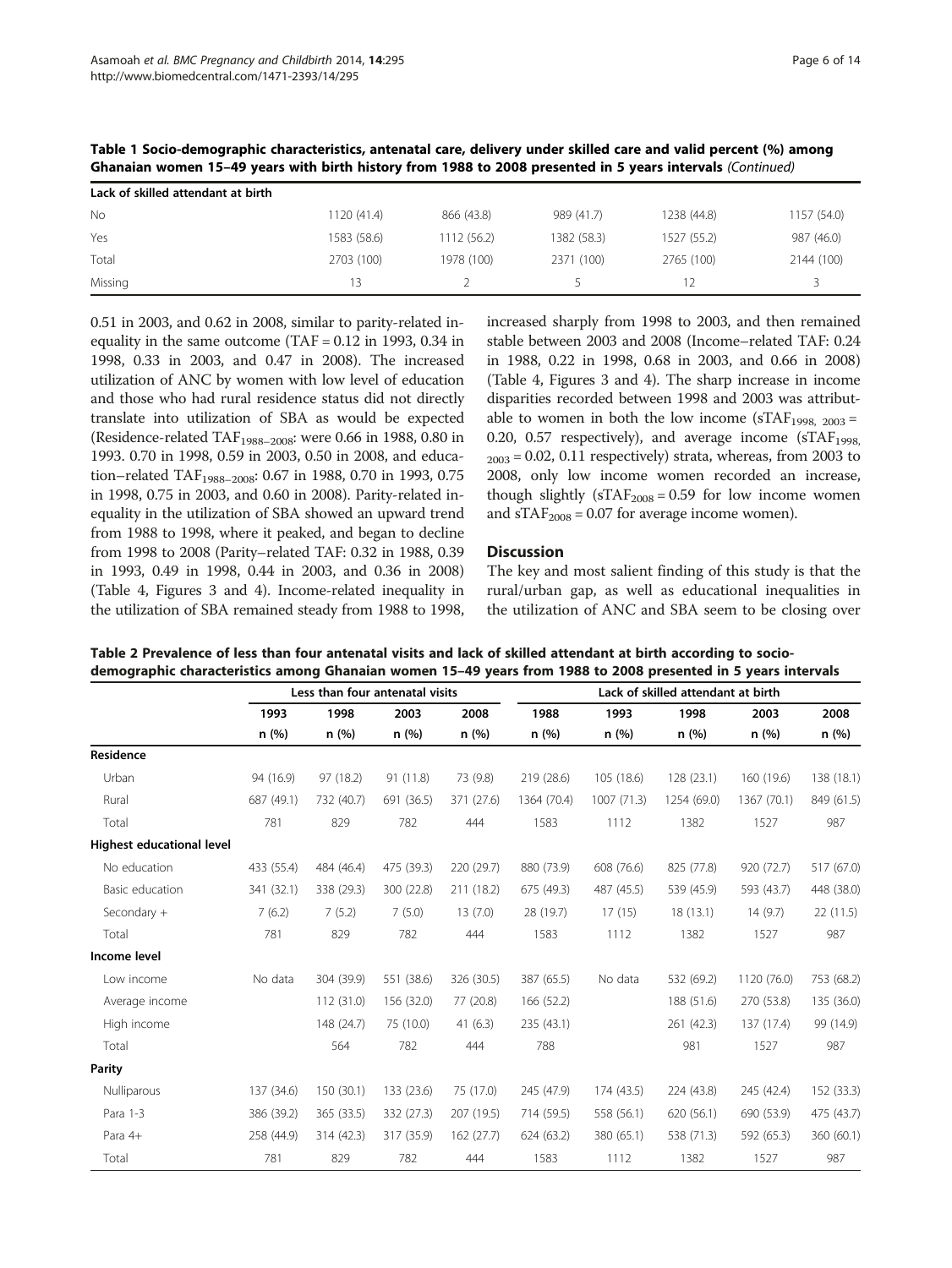| Variables                 |                  | Less than four antenatal visits |                |                |                       |                 | Lack of skilled attendant at birth |                 |                |  |
|---------------------------|------------------|---------------------------------|----------------|----------------|-----------------------|-----------------|------------------------------------|-----------------|----------------|--|
|                           |                  | Adjusted* OR 95% CI             |                |                | Adjusted* OR (95% CI) |                 |                                    |                 |                |  |
|                           | 1993             | 1998                            | 2003           | 2008           | 1988                  | 1993            | 1998                               | 2003            | 2008           |  |
| Residence                 |                  |                                 |                |                |                       |                 |                                    |                 |                |  |
| Urban                     | Ref              | Ref                             | Ref            | Ref            | Ref                   | Ref             | Ref                                | Ref             | Ref            |  |
| Rural                     | $3.5(2.7-4.5)$   | $2.3(1.7-3.1)$                  | $2.4(1.7-3.2)$ | $1.5(1.1-2.1)$ | $4.4(3.4-5.8)$        | $8.3(6.4-10.6)$ | $4.3$ $(3.3-5.6)$                  | $3.0(2.4-3.9)$  | $2.4(1.9-3.2)$ |  |
| Highest educational level |                  |                                 |                |                |                       |                 |                                    |                 |                |  |
| No education              | $10.4(4.7-23.2)$ | $10.7(4.4-25.7)$                | $4.4(2.0-9.4)$ | $2.2(1.2-4.4)$ | $5.1(2.9-9.0)$        | $6.7(3.6-12.2)$ | $6.7$ $(3.7-11.8)$                 | $6.3(3.4-11.4)$ | $3.8(2.3-6.4)$ |  |
| Basic education           | $4.4(2.0-9.7)$   | $5.5(2.3-13.0)$                 | $2.6(1.2-5.5)$ | $1.5(0.8-2.9)$ | $2.2(1.3-3.8)$        | $2.2(1.3-4.0)$  | $2.6(1.5-4.6)$                     | $3.2(1.8-5.8)$  | $1.9(1.1-3.1)$ |  |
| Secondary $+$             | Ref              | Ref                             | Ref            | Ref            | Ref                   | Ref             | Ref                                | Ref             | Ref            |  |
| Income level              | No data          |                                 |                |                |                       | No data         |                                    |                 |                |  |
| Low income                |                  | $1.5(1.2-1.9)$                  | $2.3(1.6-3.2)$ | $3.5(2.3-5.3)$ | $1.7(1.3-2.3)$        |                 | $1.6(1.2-2.0)$                     | $4.3(3.3-5.7)$  | $4.5(3.3-5.9)$ |  |
| Average income            |                  | $1.2(0.9-1.6)$                  | $2.3(1.7-3.2)$ | $2.8(1.9-4.2)$ | $1.3(0.9-1.7)$        |                 | $1.1(0.9-1.5)$                     | $2.7(2.1-3.6)$  | $2.1(1.6-2.9)$ |  |
| High income               |                  | Ref                             | Ref            | Ref            | Ref                   |                 | Ref                                | Ref             | Ref            |  |
| <b>Parity</b>             |                  |                                 |                |                |                       |                 |                                    |                 |                |  |
| Nulliparous               | Ref              | Ref                             | Ref            | Ref            | Ref                   | Ref             | Ref                                | Ref             | Ref            |  |
| Para 1-3                  | $1.1(0.8-1.6)$   | $1.5(1.1-2.1)$                  | $1.3(1.0-1.8)$ | $1.8(1.3-2.6)$ | $1.6(1.1-2.3)$        | $1.8(1.3-2.5)$  | $1.9(1.3-2.6)$                     | $1.8(1.3-2.4)$  | $1.5(1.1-2.1)$ |  |
| Para 4+                   | $1.3(0.9-1.9)$   | $2.0(1.3-3.1)$                  | $2.3(1.6-3.4)$ | $3.5(2.2-5.7)$ | $1.6(1.0-2.7)$        | $2.0(1.3-3.1)$  | $3.5(2.3-5.5)$                     | $2.6(1.8-3.8)$  | $2.2(1.4-3.3)$ |  |

<span id="page-6-0"></span>Table 3 Adjusted odds ratios with 95% Confidence intervals showing the association between education, income, residence and parity, and less than four antenatal visits and lack of skilled attendant among Ghanaian women 15–49 years from 1988 to 2008 presented in years intervals

\*Mutually adjusted for one another, age, marital status, and the clustering at individual and household levels.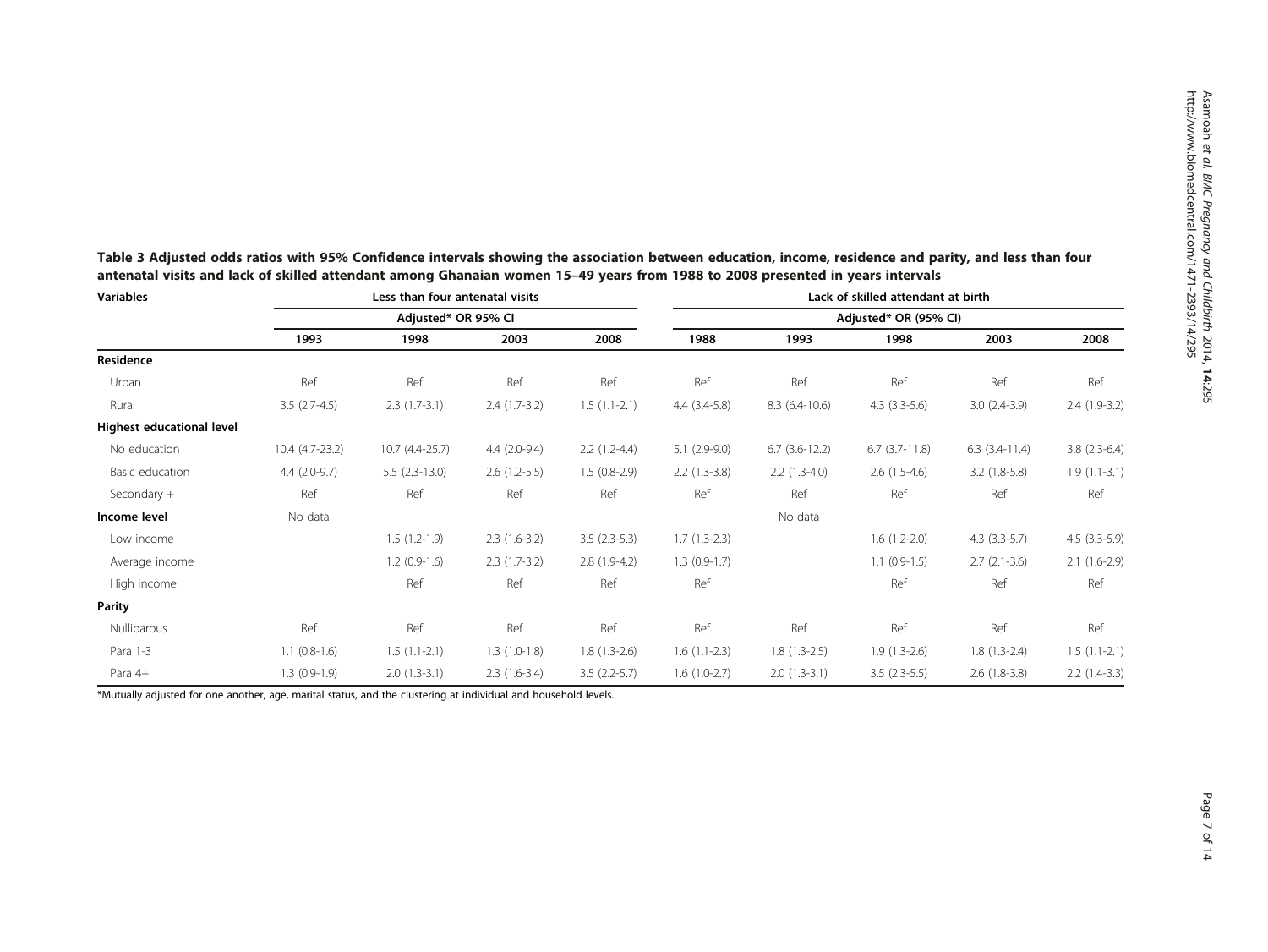|                                        |           | No antenatal care visit         |            |            |            |
|----------------------------------------|-----------|---------------------------------|------------|------------|------------|
|                                        | 1988      | 1993                            | 1998       | 2003       | 2008       |
|                                        | AF (sTAF) | AF (sTAF)                       | AF (sTAF)  | AF (sTAF)  | AF (sTAF)  |
| Residence <sup>*</sup>                 |           |                                 |            |            |            |
| Urban                                  |           | Ref                             | Ref        | Ref        | Ref        |
| Rural                                  |           | 0.73(0.68)                      | 0.52(0.47) | 0.62(0.59) | 0.44(0.39) |
| TAF                                    |           | 0.68                            | 0.47       | 0.59       | 0.39       |
| p-value                                |           | 0.000                           | 0.035      | 0.001      | 0.211      |
| Highest educational level <sup>*</sup> |           |                                 |            |            |            |
| No education                           |           | 0.94(0.68)                      | 0.92(0.70) |            | 0.41(0.21) |
| Basic education                        |           | 0.76(0.20)                      | 0.77(0.18) |            | 0.16(0.08) |
| Secondary+                             |           | Ref                             | Ref        |            | Ref        |
| TAF                                    |           | 0.88                            | 0.88       |            | 0.29       |
| p-value                                |           | 0.000                           | 0.000      |            | 0.439      |
| Income level*                          |           |                                 |            |            |            |
| Low income                             |           | No data                         | 0.17(0.09) | 0.47(0.39) | 0.68(0.54) |
| Average income                         |           |                                 |            | 0.23(0.03) | 0.47(0.06) |
| High income                            |           |                                 | Ref        | Ref        | Ref        |
| TAF                                    |           |                                 | 0.09       | 0.42       | 0.60       |
| p-value                                |           |                                 | 0.455      | 0.095      | 0.056      |
| Parity*                                |           |                                 |            |            |            |
| Nulliparous                            |           | Ref                             | Ref        | Ref        | Ref        |
| Para 1-3                               |           | 0.38(0.19)                      | 0.16(0.07) | 0.09(0.04) | 0.67(0.32) |
| Para 4+                                |           | 0.38(0.14)                      | 0.16(0.07) | 0.50(0.24) | 0.82(0.36) |
| TAF                                    |           | 0.33                            | 0.14       | 0.28       | 0.68       |
| p-value                                |           | 0.151                           | 0.832      | 0.026      | 0.007      |
|                                        |           | Less than four antenatal visits |            |            |            |
|                                        | 1988      | 1993                            | 1998       | 2003       | 2008       |
|                                        | AF (sTAF) | AF (sTAF)                       | AF (sTAF)  | AF (sTAF)  | AF (sTAF)  |
| Residence <sup>®</sup>                 |           |                                 |            |            |            |
| Urban                                  |           | Ref                             | Ref        | Ref        | Ref        |
| Rural                                  |           | 0.71(0.62)                      | 0.57(0.50) | 0.58(0.52) | 0.33(0.28) |
| TAF                                    |           | 0.62                            | 0.50       | 0.52       | 0.28       |
| p-value                                |           | 0.000                           | 0.000      | 0.000      | 0.013      |
| Highest educational level <sup>*</sup> |           |                                 |            |            |            |
| No education                           |           | 0.90(0.50)                      | 0.90(0.52) | 0.77(0.47) | 0.55(0.28) |
| Basic education                        |           | 0.77(0.34)                      | 0.82(0.33) | 0.62(0.23) | 0.33(0.16) |
| Secondary+                             |           | Ref                             | Ref        | Ref        | Ref        |
| TAF                                    |           | 0.84                            | 0.85       | 0.70       | 0.44       |
| p-value                                |           | 0.000                           | 0.000      | 0.000      | 0.006      |
| Income level*                          |           |                                 |            |            |            |
| Low income                             |           | No data                         | 0.33(0.18) | 0.57(0.40) | 0.71(0.52) |
| Average income                         |           |                                 | 0.16(0.04) | 0.57(0.11) | 0.64(0.10) |
| High income                            |           |                                 | Ref        | Ref        | Ref        |

#### <span id="page-7-0"></span>Table 4 Logistic regression-based Attributable Fraction (AF), Stratum-specific Total Attributable Fraction (sTAF) and overall Total Attributable Fraction (TAF) of not attending any antenatal visit, insufficient antenatal visit (<4 visits) and lack of skilled attendant at birth in each stratum from 1988 to 2008 presented in 5 years intervals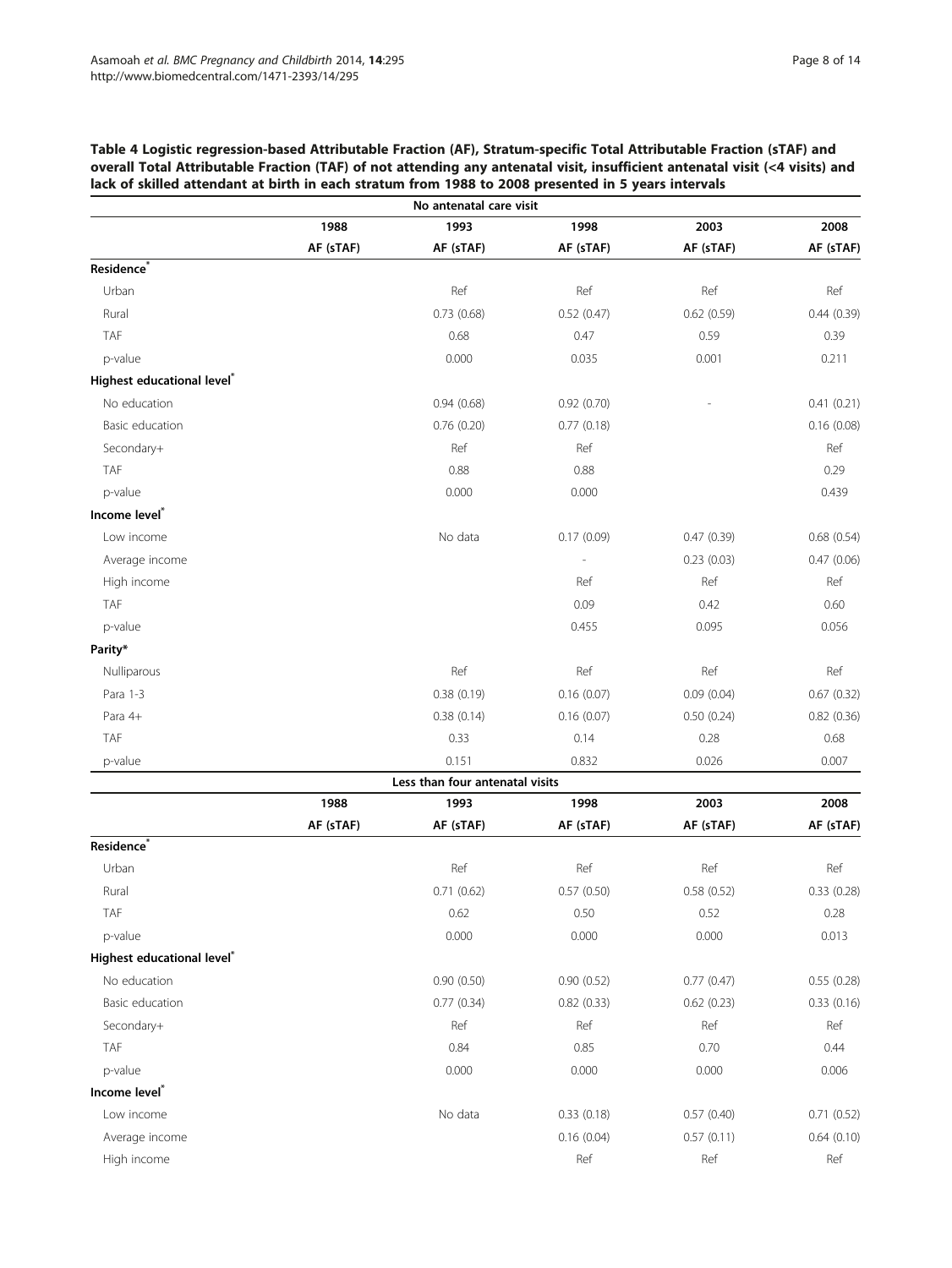#### Table 4 Logistic regression-based Attributable Fraction (AF), Stratum-specific Total Attributable Fraction (sTAF) and overall Total Attributable Fraction (TAF) of not attending any antenatal visit, insufficient antenatal visit (<4 visits) and lack of skilled attendant at birth in each stratum from 1988 to 2008 presented in 5 years intervals (Continued)

| <b>TAF</b>                 |            |                                   | 0.22       | 0.51       | 0.62       |
|----------------------------|------------|-----------------------------------|------------|------------|------------|
| p-value                    |            |                                   | 0.002      | 0.000      | 0.000      |
| Parity*                    |            |                                   |            |            |            |
| Nulliparous                |            | Ref                               | Ref        | Ref        | Ref        |
| Para 1-3                   |            | 0.09(0.04)                        | 0.33(0.15) | 0.23(0.10) | 0.44(0.21) |
| Para 4+                    |            | 0.23(0.08)                        | 0.50(0.19) | 0.57(0.23) | 0.71(0.26) |
| <b>TAF</b>                 |            | 0.12                              | 0.34       | 0.33       | 0.47       |
| p-value                    |            | 0.423                             | 0.007      | 0.000      | 0.000      |
|                            |            | Lacked skilled attendant at birth |            |            |            |
|                            | 1988       | 1993                              | 1998       | 2003       | 2008       |
|                            | AF (sTAF)  | AF (sTAF)                         | AF (sTAF)  | AF (sTAF)  | AF (sTAF)  |
| Residence <sup>®</sup>     |            |                                   |            |            |            |
| Urban                      | Ref        | Ref                               | Ref        | Ref        | Ref        |
| Rural                      | 0.77(0.66) | 0.88(0.80)                        | 0.77(0.70) | 0.66(0.59) | 0.58(0.50) |
| TAF                        | 0.66       | 0.80                              | 0.70       | 0.59       | 0.50       |
| p-value                    | 0.000      | 0.000                             | 0.000      | 0.000      | 0.000      |
| Highest educational level® |            |                                   |            |            |            |
| No education               | 0.80(0.44) | 0.85(0.46)                        | 0.85(0.51) | 0.84(0.49) | 0.73(0.38) |
| Basic education            | 0.55(0.23) | 0.55(0.24)                        | 0.62(0.24) | 0.68(0.26) | 0.47(0.22) |
| Secondary+                 | Ref        | Ref                               | Ref        | Ref        | Ref        |
| TAF                        | 0.67       | 0.70                              | 0.75       | 0.75       | 0.60       |
| p-value                    | 0.000      | 0.000                             | 0.000      | 0.000      | 0.000      |
| Income level <sup>*</sup>  |            | No data                           |            |            |            |
| Low income                 | 0.41(0.20) |                                   | 0.41(0.20) | 0.77(0.57) | 0.77(0.59) |
| Average income             | 0.23(0.04) |                                   | 0.09(0.02) | 0.63(0.11) | 0.52(0.07) |
| High income                | Ref        |                                   | Ref        | Ref        | Ref        |
| TAF                        | 0.24       |                                   | 0.22       | 0.68       | 0.66       |
| p-value                    | 0.000      |                                   | 0.001      | 0.000      | 0.000      |
| Parity*                    |            |                                   |            |            |            |
| Nulliparous                | Ref        | Ref                               | Ref        | Ref        | Ref        |
| Para 1-3                   | 0.38(0.17) | 0.44(0.22)                        | 0.47(0.21) | 0.44(0.20) | 0.44(0.16) |
| Para 4+                    | 0.38(0.15) | 0.50(0.17)                        | 0.71(0.28) | 0.62(0.24) | 0.62(0.20) |
| TAF                        | 0.32       | 0.39                              | 0.49       | 0.44       | 0.36       |
| p-value                    | 0.007      | 0.001                             | 0.000      | 0.000      | 0.001      |

\*Mutually adjusted for one another, age, marital status, and the clustering at individual and household levels.

time, while income inequality in the use of ANC is on a sharp rise. Income inequality regarding the utilization of SBA was rather low and stable from 1988 to 1998, increased sharply to a peak between 1998 and 2003, and then leveled-off after 2003. The increased utilization of ANC by women with low education and those who had rural residence status did not directly translate into utilization of SBA as would be expected. The utilization of SBA increased mainly in women with urban residence,

high education, high income, and low parity. Despite the declines in inequalities observed in this study, there still remain significant negative associations between receiving the recommended number of ANC visits and SBA utilization, and rural residence status, no education, up to basic level education, low income, and high parity.

The declining trends in rural/urban gaps and educationrelated inequalities in ANC and SBA utilization is quite encouraging but what is most worrisome is that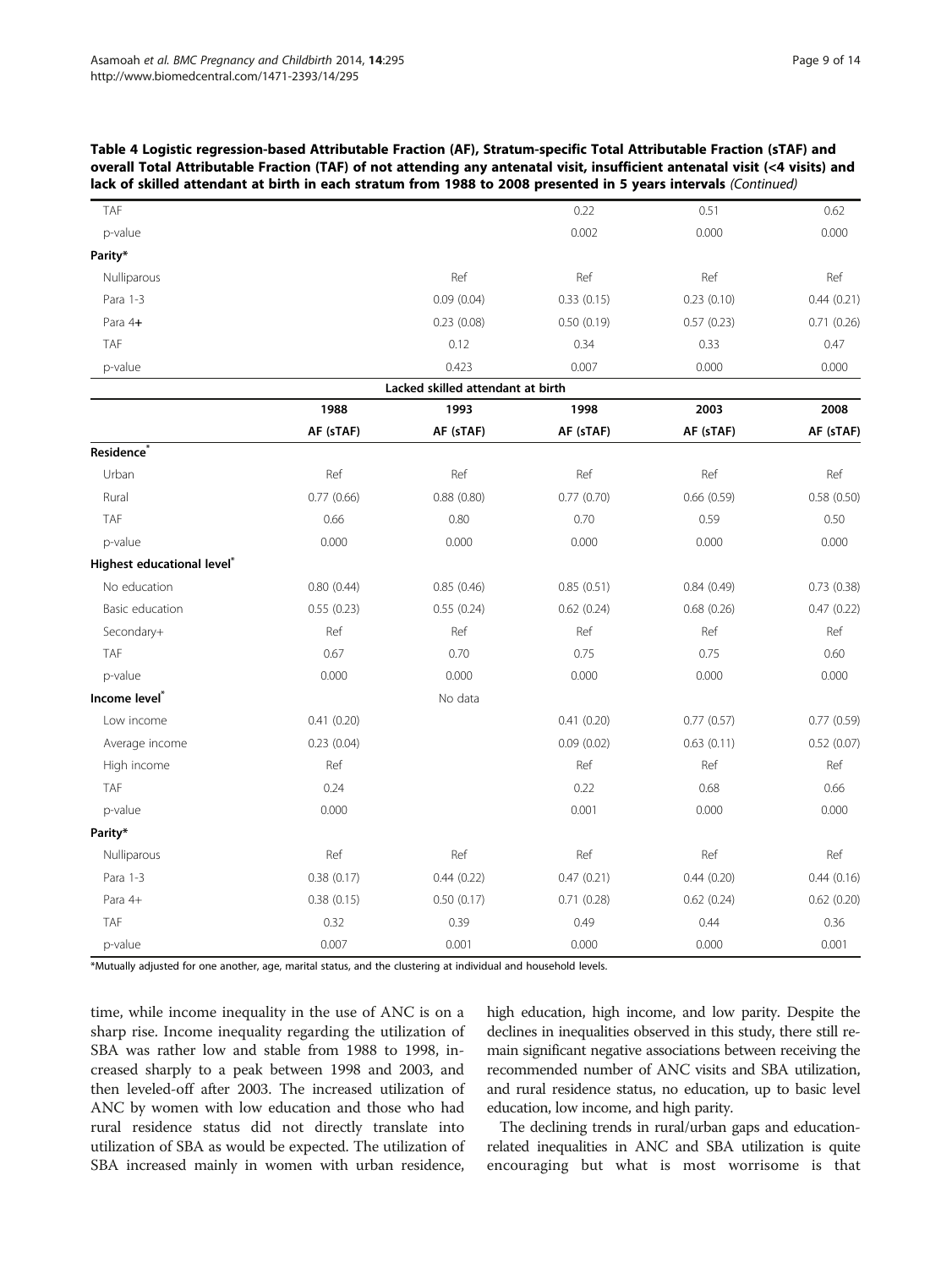notwithstanding attempts by the government of Ghana to eliminate financial barriers to maternal health services utilization by vulnerable women, income inequalities in maternal health services utilization remain high. The results (Figures 1, 2 and 3) showed that, two decades ago, income-related inequalities in ANC and SBA utilization in Ghana were minimal, unlike in Kenya where income-related inequality in the use of SBA has always been high and persistent over the past two decades [\[42](#page-12-0)].

In Ghana, before 1998, low education and rural residence status almost solely contributed to non-use of ANC and SBA. From 1998 to 2003, the sharp increase in income-based inequality in the use of SBAs could be a reflection of the poor outcome of previous health care financing policies implemented in Ghana [\[43,44\]](#page-13-0). In the





early 1980s, Ghana implemented the cost recovery (popularly known as "cash and carry") health care financing policy in all government facilities that required users to pay upfront before receiving care. This was meant to generate revenue and discourage 'overuse' of health services [\[43\]](#page-13-0), but rather led to poor use of health services across the country. Moreover, income inequality has grown in Ghana since the late 1980s [[45](#page-13-0)]. In 1987, income inequality, as measured by the Gini coefficient was 0.38, but it increased to 0.42 by 1998 and to 0.55 in 2007. Between 1992 and 1999, the mean income of the richest 10 percent of workers increased by 600 percent, while that of the poorest 10 percent increased by only 38 percent [[45](#page-13-0)]. The high cost of health services coupled with the widening income inequalities in Ghana in the 1990s and early 2000 [\[45\]](#page-13-0) is a plausible explanation for the sharp increase in incomerelated inequality in the utilization of maternal health services before year 2003, as seen in Figures 1, 2 and 3.



<span id="page-9-0"></span>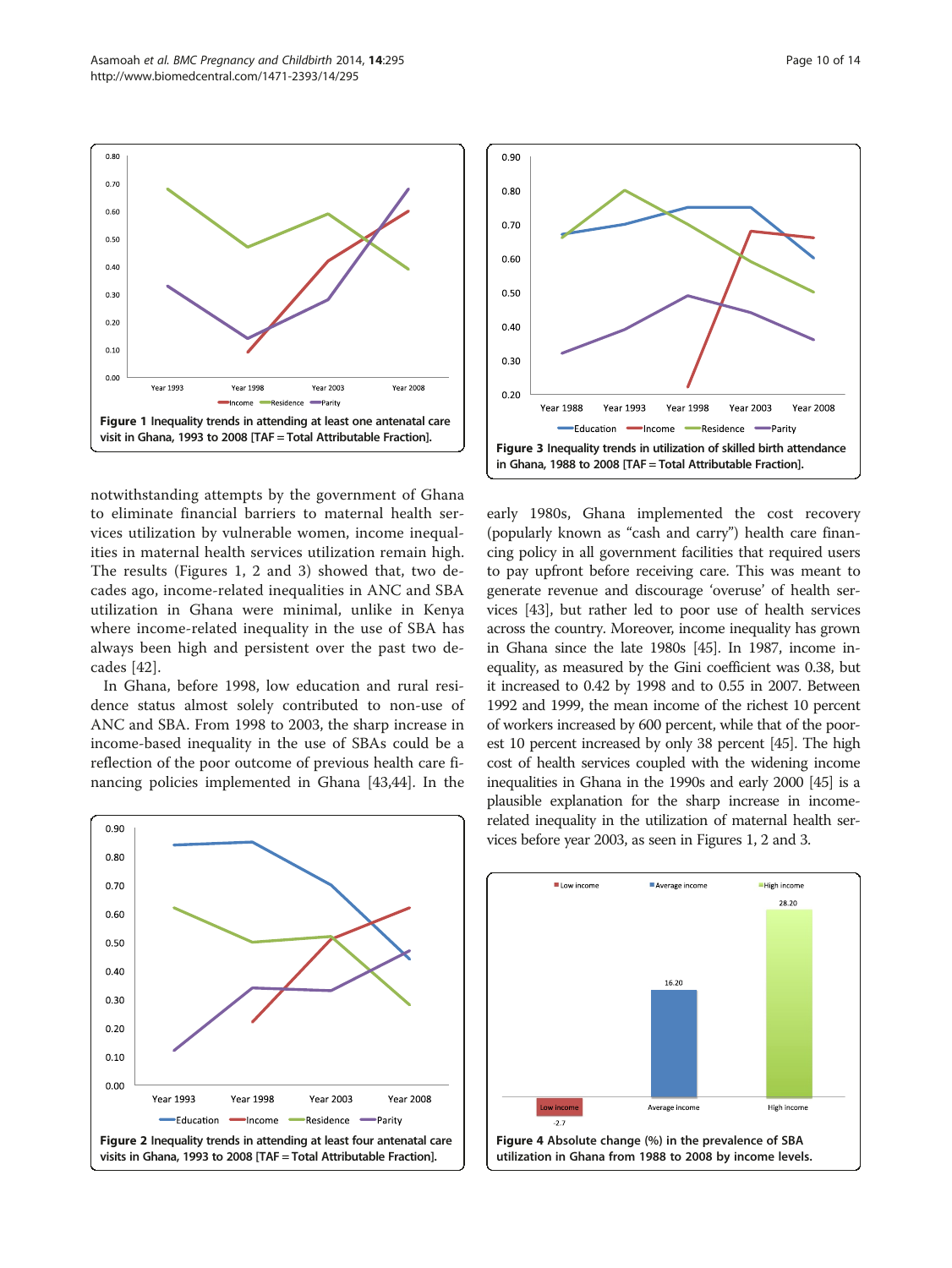In 2005, exemptions for delivery care were introduced nationwide as an extension of the 2003 policy that was tested in four regions in Ghana. Later in 2008, free coverage was given to all pregnant women under the National Health Insurance Scheme, which begun in 2005 and overruled the previous exemption policy. Implementation of the exemptions policy could possibly be a factor for the stabilized income-related inequality seen in use of SBAs between 2003 and 2008. However, as shown in Table [4](#page-7-0), within the same period, the situation for the average income women improved, whereas that of the very poor women worsened, though slightly. Also, income-related inequalities in the use of ANC continued to increase between 2003 and 2008. This implies that despite the potential of the delivery exemption policy to be pro-poor, they are in fact not reaching the poorest women [[46](#page-13-0)], but paving the way for the average and high income women to increase their utilization of the services to the disadvantage of the poor women [\[47\]](#page-13-0). The exemption policy had aimed to remove financial barriers for accessing maternal health services and hence reduce maternal mortality [\[48\]](#page-13-0); however, implementation challenges have hindered the realization of this goal [\[47,49,50](#page-13-0)].

The free maternal health care policy lacks a clear source of funding [\[50,51](#page-13-0)], relying on health care institutions to adjust for income inequalities in the use of maternal health services. The lack of funds means that pregnant women who access free maternal care put pressure on existing resources within health care institutions, forcing them to improvise other means of financing [\[52](#page-13-0)] by charging fees to women. This is done by charging for medications that are not on the National Health Insurance Scheme approved drug list, collecting ward fees and fees for toiletries. In some instances, women who seek care under the "free" maternal health care policy are discriminated against because they do not bring direct payments [[44](#page-13-0)]. Although the plan is supposed to include all maternal and incidental causes, the package of care is interpreted differently by local health care institutions, resulting in pregnant women paying for services they ought to have received for free [[47](#page-13-0)].

There are other factors on the provider side that tend to escalate the cost of maternal health services utilization for poor women, such as unavailability of critical equipment and drugs at the point of need, unavailability of skilled staff, and the poor attitude of providers [[23](#page-12-0)[,47,53\]](#page-13-0), especially towards women who cannot afford the informal charges [\[21,](#page-12-0)[54](#page-13-0)]. Societal factors also drive informal payments and exacerbate the widening income-based inequalities in accessing maternal health care. One such factor is the culture of giving gifts to midwives, which come at a substantial cost to poor women [\[47\]](#page-13-0). Other indirect financial barriers include transport cost to and from the health facility [\[55\]](#page-13-0), and minor personal items required for

delivery [[23](#page-12-0)[,47\]](#page-13-0). Some expectant mothers tend to be excessively delayed during antenatal visits, trading-off economic gains from the informal sector such as farming or petty trading [\[21,](#page-12-0)[53](#page-13-0)]. These factors have the potential to adversely affect poor women's utilization of ANC and SBA, and also make it possible for high-income women to pay their way through the system, contributing to further widening the income inequality gap in the use of maternal health services in Ghana.

Most of the demands made upon women come at a time when they are about to give birth [\[21\]](#page-12-0). This is one of the reasons why the increased ANC uptake among low socioeconomic status women did not translate into utilization of skilled care during delivery [\[47\]](#page-13-0). Education-related disparities in ANC utilization are decreasing and in SBA use remain large (Figures [2](#page-9-0) and [3](#page-9-0)). Policy makers and program administrators need to review possible mechanisms, for example finding ways to improve timely transportation, removing any remaining financial bottlenecks, and providing education and/or additional incentives.

Thus, despite the huge potential for education to improve women's utilization of maternal health services [[56\]](#page-13-0), too much direct and indirect cost excludes uptake of these services by some women who, although educated, lack financial resources [[53\]](#page-13-0). Education improves a woman's ability to evaluate where and when to seek care [\[57\]](#page-13-0) and makes her aware of health services [\[58](#page-13-0)]. Higher education beyond the basic level empowers women to broaden their social network within the health care system, positions them to approach health care staff on more equal terms (making them less likely to fear possible reprimands), and makes them cognizant of private health facilities [\[59](#page-13-0)]. This may explain the educational gradient seen in Table [3](#page-6-0).

Parity-related inequality in ANC utilization appears to be increasing over time, whereas that of SBA rose to a peak in 1998 and began to decline. This is due to reduced utilization of these services by multiparous women and increased uptake by nulliparous women. The use of ANC and SBA by expectant mothers may be influenced by their previous experience, either positively enhancing uptake, or negatively, discouraging use of services [\[53\]](#page-13-0). While multiparous women rely on their previous experiences [[53](#page-13-0)], nulliparous hasten their use of antenatal and skilled delivery care [[59](#page-13-0)], and even when they are faced with economic challenges, they mobilize external support to access care because of the value placed on first birth [[59,60](#page-13-0)]. Although some women may not utilize SBA, they may attend at least one ANC visit to obtain an antenatal card in case of eventual delivery at a health facility, being less concerned about monitoring the progress of the pregnancy [\[59\]](#page-13-0). This also provides a possible explanation to the almost universal single visit antenatal coverage. In other instances, women may continue antenatal visits to confirm that her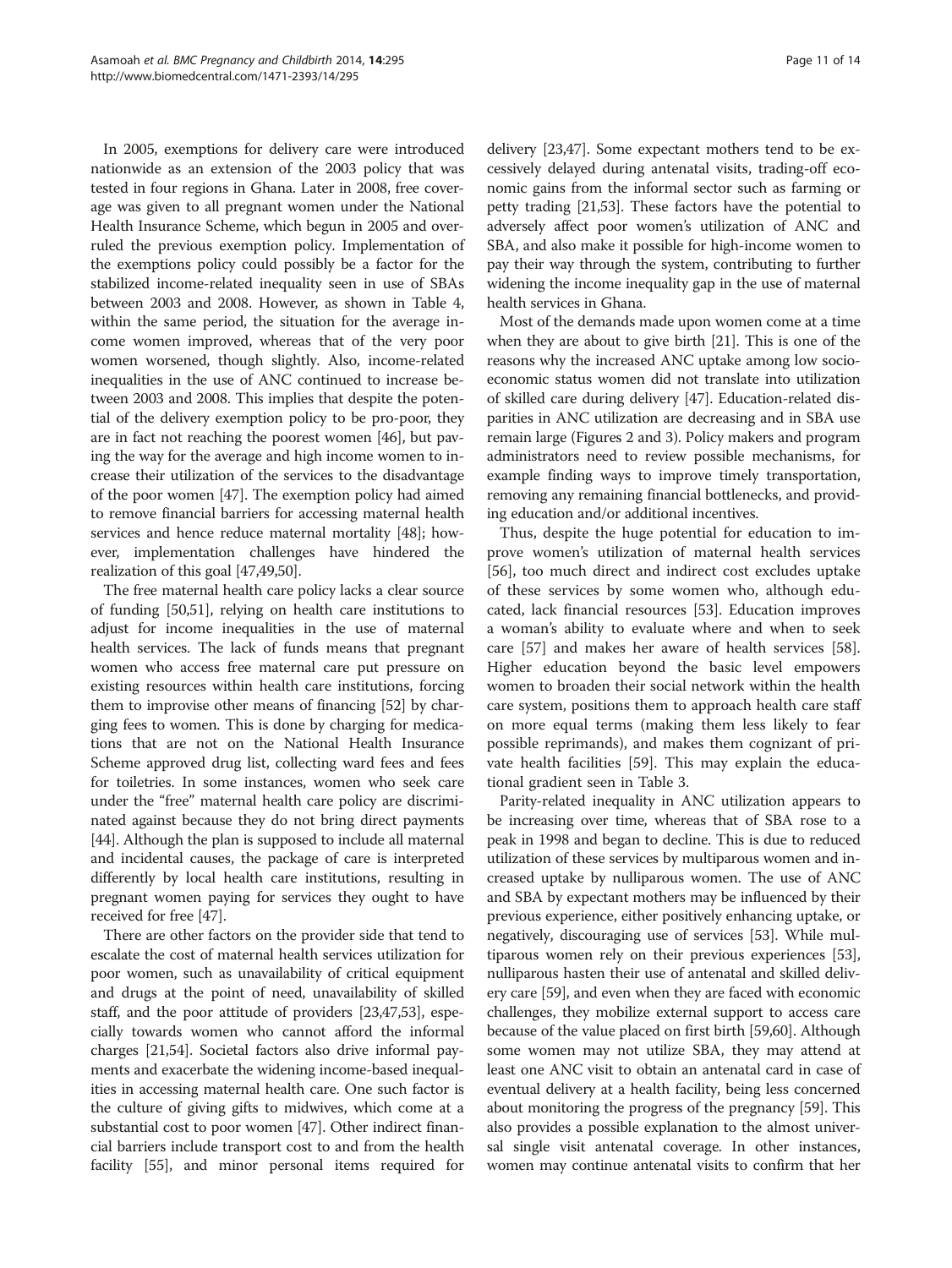pregnancy is progressing well and once reassured, may not seek skilled care at the time of delivery [[61](#page-13-0)].

#### Methodological considerations

One limitation of this study is that utilization of SBA was based on self reports. This could potentially have resulted in reporting bias due to some women's inability to differentiate between a skilled birth attendant (doctor, nurse, or midwife) and one who is not. However, this potential bias was minimised by analysing each woman's latest birth experience. Also, there was no data on the composition and quality of antenatal care received which could have given a more informed idea on the adequacy of care.

The declining trend in rural/urban gap in the use of maternal health services may partly be attributed to changes in infrastructure and improved acces to maternal health care services. The Community-based Health Planning and Services (CHPS) may be one such contributing factor [[62-64](#page-13-0)]. This is a national health policy initiative adopted in 1999 that aims to reduce geographical barriers making access to health care difficult in Ghana by mainly focusing on deprived rural districts in remote areas. The CHPS strategy aims to transform the primary health care system in Ghana by establishing mobile community-based health care services provided by a resident nurse in deprived settings, contrary to traditional facility-based services [\[65](#page-13-0)]. However, the trend could also be explained by the potential bias in the way urban areas are defined in Ghana, mainly by population size [\[66\]](#page-13-0). Over the years, some rural areas have been reclassified as urban, although they still bear the unfavorable characteristics of rural areas, including poor infrastructure, inadequate transportation, low literacy levels, and low social status, among others. Also, the growing migration of people from rural areas into the cities has created a subset of the population in urban areas who live in slums where infrastructure and lifestyle factors are generally comparable to or worse than the places they left [[67](#page-13-0)].

The level of participation in the surveys was generally very high. However, the 1988 survey lacked information on ANC. Thus our analysis of inequalities in ANC covered only 1993 to 2008. Also, there were high numbers of missing data on income in 1988 and 1998, and no income data in 1993. This could have potentially affected the income-related inequality estimations for 1988 and 1998. However, comparing the income distribution for 1988, 1998, 2003, and 2008 suggests that there is a fair representation of women across different income strata. Therefore, the overall effect of the missing data on income-related inequality estimates should be minimal. Another limitation related to income was the difficulty of measuring income levels for low-income women whose economic earnings are mostly from selling food or other items, or from small-scale farming. This has the

potential to bias the results towards the null and underestimate the income inequalities observed.

Lastly, the commuting time/distance to health facility could be a potential confounder for not utilizing ANC and SBA that was not accounted for. However, this is unlikely to grossly affect the overall inequality estimation over time.

#### Conclusions

The increased income-related inequalities seen in the use of antenatal care and skilled birth attendance should be addressed through appropriate strategies. Patientprovider communication training for health professionals both in health training schools and on the job should be re-enforced/strengthened. Intensifying community-based health education could further reduce education- and parity-related inequalities in skilled birth attendance and antenatal care utilization. The Ghana National Commission for Civic Education (NCCE) could create awareness on the use of maternal health services through media and door-to-door campaigns in deprived communities where women with no education could be reached. Women should be highly motivated and incentivized to attend school up to secondary level or higher. This could be achieved through interventions such as sustainable school feeding programs at the basic level and the introduction of tuition-free secondary level or higher education. Education on the use of maternal health services should also be intensified in basic schools so that women who end up at the basic level would have been inoculated with the appropriate health messages. This approach has two potentials: 1) to reach out to girls currently in basic schools and 2) indirectly reach out to their parents and other multiparous women in the society through diffusion of these health education messages to the local communities.

We recommend that information on the composition and quality of antenatal care received by women should be included in the standard DHS questionnaire so that future research can track inequalities in the standards of antenatal care received over time.

#### Competing interests

Authors declare that they have no competing interests.

#### Authors' contributions

BOA was involved in the conception and design of the study, data analysis, interpretation of the results and writing of the manuscript. AA participated in the conception and design of the study, and reviewed the manuscript. KOP was involved in the design and review of the manuscript. P-OO participated in the design of the study, interpretation of the results and review of the manuscript. All authors read and approved the final manuscript.

#### Acknowledgements

We acknowledge the Ghana Statistical Service (GSS) for providing us with the data upon which this study was based.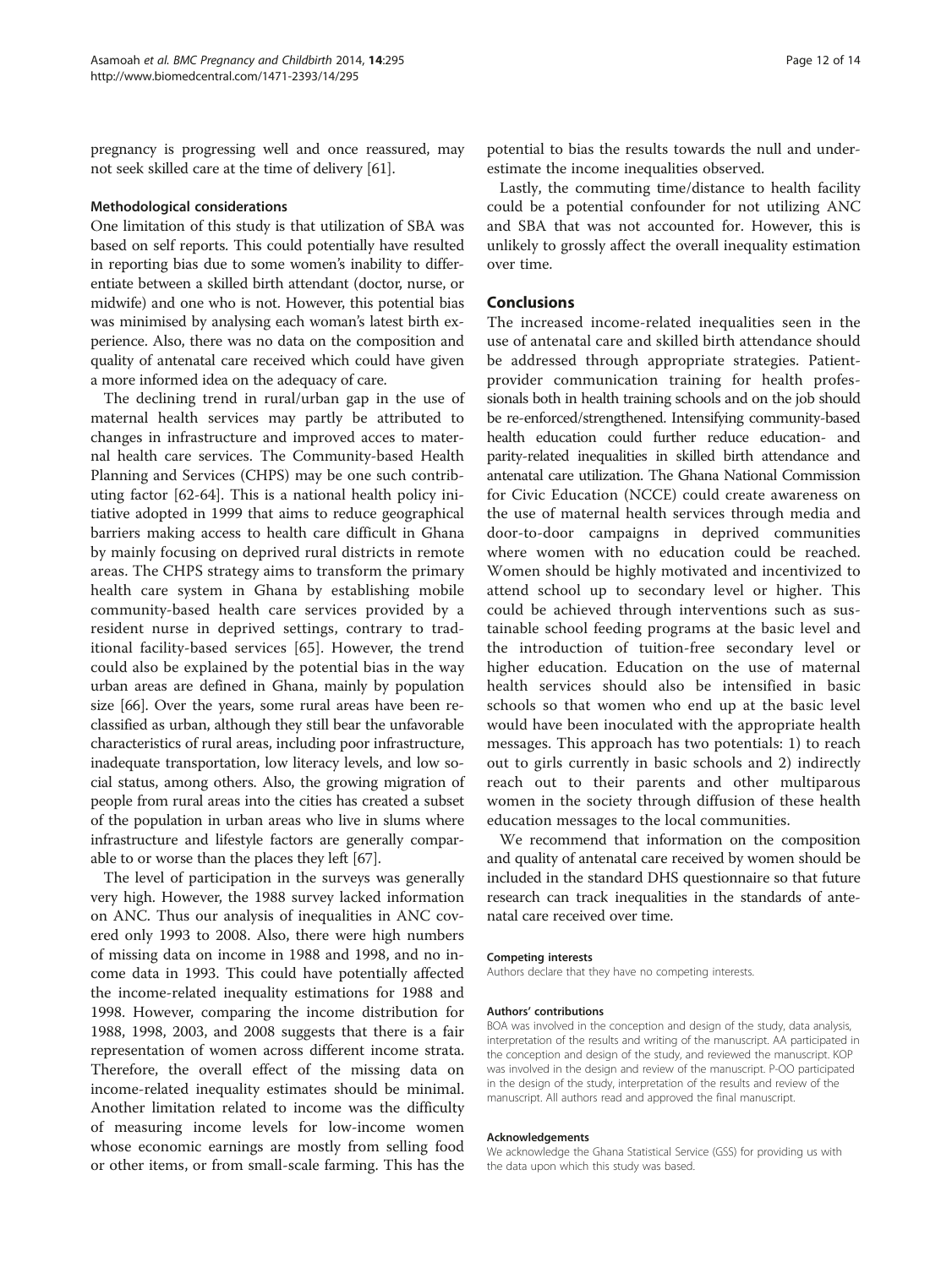<span id="page-12-0"></span>Received: 2 October 2013 Accepted: 24 August 2014 Published: 29 August 2014

#### References

- Zureick-Brown S, Newby H, Chou D, Mizoguchi N, Say L, Suzuki E, Wilmoth J: Understanding global trends in maternal mortality. Int Perspect Sex Reprod Health 2013, 39(1):32–41.
- 2. Mohammed AA, Elnour MH, Mohammed EE, Ahmed SA, Abdelfattah AI: Maternal mortality in Kassala State - Eastern Sudan: community-based study using reproductive age mortality survey (RAMOS). BMC Pregnancy Childbirth 2011, 11:102.
- 3. Aa I, Grove MA, Haugsja AH, Hinderaker SG: High maternal mortality estimated by the sisterhood method in a rural area of Mali. BMC Pregnancy Childbirth 2011, 11:56.
- Dingle A, Powell-Jackson T, Goodman C: A decade of improvements in equity of access to reproductive and maternal health services in Cambodia, 2000–2010. Int J Equity Health 2013, 12(1):51.
- 5. Vallieres F, Cassidy EL, McAuliffe E, Isselmou SO, Hamahoullah MS, Lang J: Where are the gaps in improving maternal and child health in Mauritania? the case for contextualised interventions: a cross sectional study. Pan Afr Med J 2013, 14:97.
- Joharifard S, Rulisa S, Niyonkuru F, Weinhold A, Sayinzoga F, Wilkinson J, Ostermann J, Thielman NM: Prevalence and predictors of giving birth in health facilities in Bugesera District, Rwanda. BMC Public Health 2012, 12:1049.
- 7. Rahman M, Haque SE, Mostofa MG, Tarivonda L, Shuaib M: Wealth inequality and utilization of reproductive health services in the Republic of Vanuatu: insights from the multiple indicator cluster survey, 2007. Int J Equity Health 2011, 10:58.
- Hussein J, Bell J, Nazzar A, Abbey M, Adjei S, Graham W: The skilled attendance index: proposal for a new measure of skilled attendance at delivery. Reprod Health Matters 2004, 12(24):160–170.
- 9. De Brouwere V, Tonglet R, Van Lerberghe W: Strategies for reducing maternal mortality in developing countries: what can we learn from the history of the industrialized West? Trop Med Int Health 1998, 3(10):771–782.
- 10. Hogberg U, Wall S, Brostrom G: The impact of early medical technology on maternal mortality in late 19th century Sweden. Int J Gynaecol Obstet 1986, 24(4):251–261.
- 11. Fauveau V, Stewart K, Khan SA, Chakraborty J: Effect on mortality of community-based maternity-care programme in rural Bangladesh. Lancet 1991, 338(8776):1183–1186.
- 12. WHO: Making Pregnancy Safer: The Critical Role of the Skilld Attendant. Geneva: WHO; 2004.
- 13. Murakami I, Egami Y, Jimba M, Wakai S: Training of skilled birth attendants in Bangladesh. Lancet 2003, 362(9399):1940.
- 14. Harvey SA, Ayabaca P, Bucagu M, Djibrina S, Edson WN, Gbangbade S, McCaw-Binns A, Burkhalter BR: Skilled birth attendant competence: an initial assessment in four countries, and implications for the Safe Motherhood movement. Int J Gynaecol Obstet 2004, 87(2):203–210.
- 15. Ten Hoope-Bender P, Liljestrand J, MacDonagh S: Human resources and access to maternal health care. Int J Gynaecol Obstet 2006, 94(3):226-233.
- 16. Stanton C, Blanc AK, Croft T, Choi Y: Skilled care at birth in the developing world: progress to date and strategies for expanding coverage. J Biosoc Sci 2007, 39(1):109–120.
- 17. Kabakyenga JK, Ostergren PO, Turyakira E, Pettersson KO: Influence of birth preparedness, decision-making on location of birth and assistance by skilled birth attendants among women in south-western Uganda. PLoS One 2012, 7(4):e35747.
- 18. Holzgreve W, Greiner D, Schwidtal P: Maternal mortality in Eritrea: Improvements associated with centralization of obstetric services. Int J Gynaecol Obstet 2012, 119(Suppl 1):S50–S54.
- 19. Koblinsky M, Matthews Z, Hussein J, Mavalankar D, Mridha MK, Anwar I, Achadi E, Adjei S, Padmanabhan P, Marchal B, De Brouwere V, van Lerberghe W: Going to scale with professional skilled care. Lancet 2006, 368(9544):1377–1386.
- 20. Hounton S, Chapman G, Menten J, De Brouwere V, Ensor T, Sombie I, Meda N, Ronsmans C: Accessibility and utilisation of delivery care within a Skilled Care Initiative in rural Burkina Faso. Trop Med Int Health 2008, 13(Suppl 1):44–52.
- 21. Bazzano AN, Kirkwood B, Tawiah-Agyemang C, Owusu-Agyei S, Adongo P: Social costs of skilled attendance at birth in rural Ghana. Int J Gynaecol Obstet 2008, 102(1):91–94.
- 22. Moyer CA, Adongo PB, Aborigo RA, Hodgson A, Engmann CM, Devries R: "It's up to the woman's people": how social factors influence facility-based delivery in Rural Northern Ghana. Matern Child Health J 2014, 18(1):109–119.
- 23. Crissman HP, Engmann CE, Adanu RM, Nimako D, Crespo K, Moyer CA: Shifting norms: pregnant women's perspectives on skilled birth attendance and facility-based delivery in rural Ghana. Afr J Reprod Health 2013, 17(1):15–26.
- 24. Wick L, Hassan S: No safe place for childbirth: women and midwives bearing witness, Gaza 2008–09. Reprod Health Matters 2012, 20(40):7–15.
- 25. Kabakyenga JK, Ostergren PO, Emmelin M, Kyomuhendo P, Odberg Pettersson K: The pathway of obstructed labour as perceived by communities in south-western Uganda: a grounded theory study. Glob Health Action 2011, 4:1–11.
- 26. Pettersson KO, Christensson K, de Freitas Eda G, Johansson E: Adaptation of health care seeking behavior during childbirth: focus group discussions with women living in the suburban areas of Luanda, Angola. Health Care Women Int 2004, 25(3):255–280.
- 27. Anwar I, Sami M, Akhtar N, Chowdhury ME, Salma U, Rahman M, Koblinsky M: Inequity in maternal health-care services: evidence from home-based skilled-birth-attendant programmes in Bangladesh. Bull World Health Organ 2008, 86(4):252–259.
- 28. Ochako R, Fotso JC, Ikamari L, Khasakhala A: Utilization of maternal health services among young women in Kenya: insights from the Kenya Demographic and Health Survey, 2003. BMC Pregnancy Childbirth 2011, 11:1.
- 29. WHO: World Health Statistics 2013. Italy: WHO; 2013.
- 30. Barros AJ, Ronsmans C, Axelson H, Loaiza E, Bertoldi AD, Franca GV, Bryce J, Boerma JT, Victora CG: Equity in maternal, newborn, and child health interventions in Countdown to 2015: a retrospective review of survey data from 54 countries. Lancet 2012, 379(9822):1225–1233.
- 31. Villar J, Ba'aqeel H, Piaggio G, Lumbiganon P, Miguel Belizan J, Farnot U, Al-Mazrou Y, Carroli G, Pinol A, Donner A, Langer A, Nigenda G, Mugford M, Fox-Rushby J, Hutton G, Bergsjø P, Bakketeig L, Berendes H, Garcia J: WHO antenatal care randomised trial for the evaluation of a new model of routine antenatal care. Lancet 2001, 357(9268):1551–1564.
- 32. Carroli G, Villar J, Piaggio G, Khan-Neelofur D, Gulmezoglu M, Mugford M, Lumbiganon P, Farnot U, Bersgjo P: WHO systematic review of randomised controlled trials of routine antenatal care. Lancet 2001, 357(9268):1565–1570.
- 33. Boerma JT, Bryce J, Kinfu Y, Axelson H, Victora CG: Mind the gap: equity and trends in coverage of maternal, newborn, and child health services in 54 Countdown countries. Lancet 2008, 371(9620):1259–1267.
- 34. Ghana Statistical Service, Ghana Health Service, and ICF Macro: Ghana Demographic and Health Survey 2008: Key Findings. Calverton, Maryland: 2009.
- 35. Nesbitt RC, Lohela TJ, Manu A, Vesel L, Okyere E, Edmond K, Owusu-Agyei S, Kirkwood BR, Gabrysch S: Correction: quality along the continuum: a health facility assessment of intrapartum and postnatal care in Ghana. PLoS One 2014, 9(1):1.
- 36. Nesbitt RC, Lohela TJ, Manu A, Vesel L, Okyere E, Edmond K, Owusu-Agyei S, Kirkwood BR, Gabrysch S: Quality along the continuum: a health facility assessment of intrapartum and postnatal care in Ghana. PLoS One 2013, 8(11):e81089.
- 37. Ghana Statistical Service: Ghana Demographic and Health Survey 1988. Accra: 1989.
- 38. Ghana Statistical Service: Ghana Demographic and Health Survey 1993. Accra: 1994.
- 39. Ghana Statistical Service, Macro International: Ghana Demographic and Health Survey 1998. Calverton, Maryland: 1999.
- 40. Ghana Statistical Service, Noguchi Memorial Institute for Medical Research N, ORC Macro: Ghana Demographic and Health Survey 2003. Calverton, Maryland: 2004.
- 41. Moussa KM, Ostergren PO, Eek F, Kunst AE: Are time-trends of smoking among pregnant immigrant women in Sweden determined by cultural or socioeconomic factors? BMC Public Health 2010, 10(1):374.
- 42. Van Malderen C, Ogali I, Khasakhala A, Muchiri SN, Sparks C, Van Oyen H, Speybroeck N: Decomposing Kenyan socio-economic inequalities in skilled birth attendance and measles immunization. Int J Equity Health 2013, 12:3.